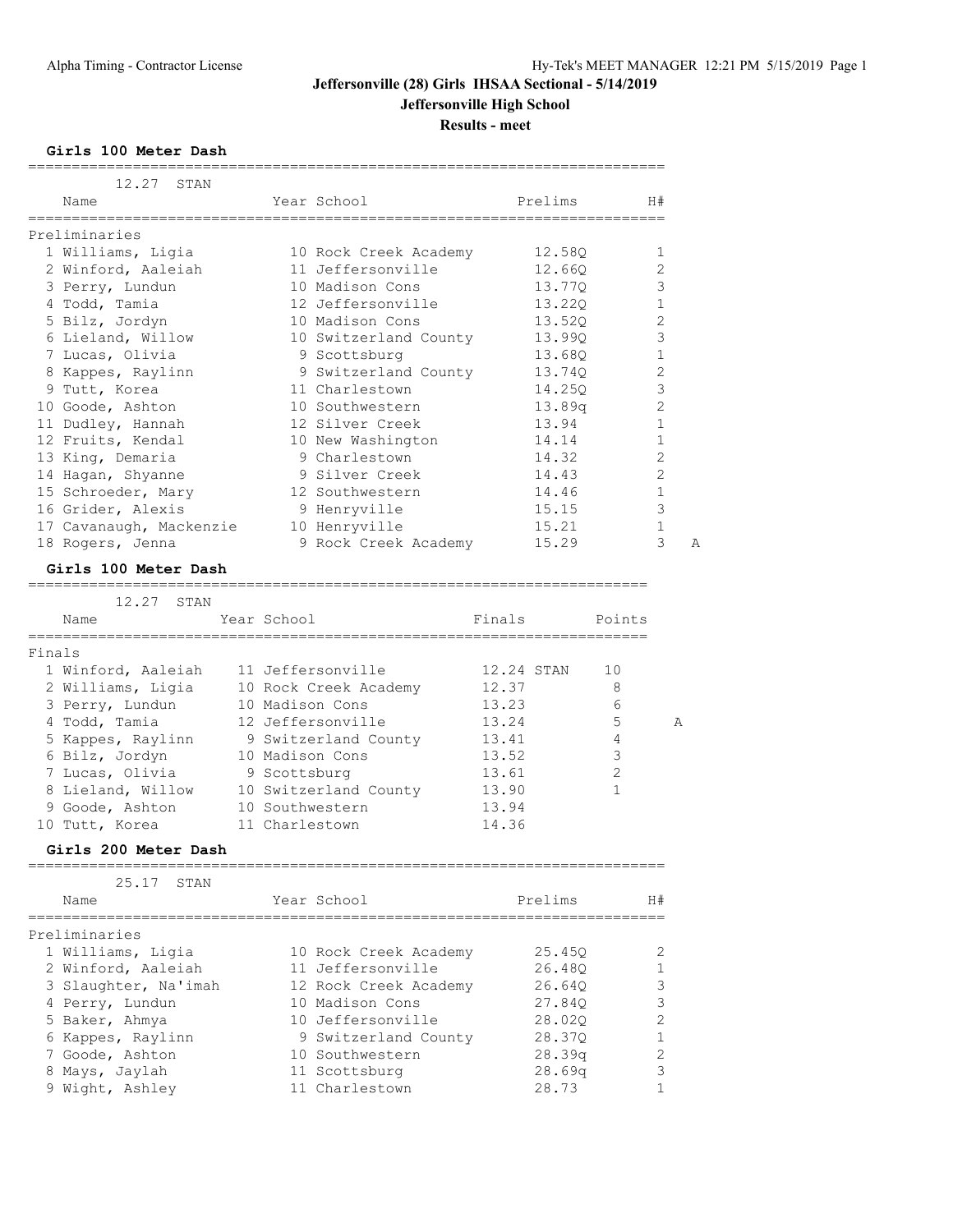| Girls 200 Meter Dash |                       |       |               |   |
|----------------------|-----------------------|-------|---------------|---|
| 10 Dablow, Anna      | 10 Silver Creek       | 28.91 | 3             |   |
| 11 Busick, Matison   | 9 Scottsburg          | 29.23 | 2             |   |
| 12 Dudley, Hannah    | 12 Silver Creek       | 29.24 |               |   |
| 13 Bilz, Jordyn      | 10 Madison Cons       | 30.19 |               |   |
| 14 Lewis, Izabelle   | 12 Shawe Memorial     | 30.73 |               |   |
| 15 Peacock, Amanda   | 11 Switzerland County | 31.33 | 2             |   |
| 16 Pate, Emma        | 11 Henryville         | 31.64 | 3             |   |
| 17 Grider, Alexis    | 9 Henryville          | 32.12 | $\mathcal{L}$ | A |
| 18 Stewart, Kaleigh  | 11 Austin             | 33.98 |               |   |
| 19 Stacy, Hannah     | 9 Charlestown         | 35.01 | 3             |   |

=======================================================================

#### **Girls 200 Meter Dash**

|        | 25.17<br>STAN        |                       |        |        |
|--------|----------------------|-----------------------|--------|--------|
|        | Name                 | Year School           | Finals | Points |
| Finals |                      |                       |        |        |
|        | 1 Winford, Aaleiah   | 11 Jeffersonville     | 25.54  | 10     |
|        | 2 Williams, Ligia    | 10 Rock Creek Academy | 26.64  | 8      |
|        | 3 Slaughter, Na'imah | 12 Rock Creek Academy | 28.24  | 6      |
|        | 4 Perry, Lundun      | 10 Madison Cons       | 29.04  | 5      |
|        | 5 Baker, Ahmya       | 10 Jeffersonville     | 29.54  | 4      |
|        | 6 Kappes, Raylinn    | 9 Switzerland County  | 29.84  | 3      |
|        | 7 Mays, Jaylah       | 11 Scottsburg         | 31.24  | 2      |
|        | 8 Goode, Ashton      | 10 Southwestern       | 32.14  |        |

==========================================================================

#### **Girls 400 Meter Dash**

### 57.38 STAN Name  $Year School$  Finals  $H# Points$ ========================================================================== 1 Wight, Ashley 11 Charlestown 1:02.65 3 10 2 Cofie, Tara 10 Jeffersonville 1:02.66 3 8 3 Bates, Nevaeh 9 Jeffersonville 1:02.94 3 6 4 Watson, Harper 11 Madison Cons 1:03.41 3 5 5 Dablow, Anna 10 Silver Creek 1:03.55 3 4 6 Niswander, Abigail 11 Switzerland County 1:05.36 3 3 7 Fukazawa, Natsuksi 11 Southwestern 1:05.69 3 2 8 Lucas, Olivia 9 Scottsburg 1:06.43 2 1 9 Hinson, Alexius 10 Silver Creek 1:07.66 2 10 Northcutt, Lillian 10 Switzerland County 1:08.05 2 11 Kaiser, Julia 12 Southwestern 1:10.78 2 12 Lewis, Izabelle 12 Shawe Memorial 1:14.91 2 13 Nay, Alexanrdia 12 Madison Cons 1:14.91 1 14 Stewart, Kaleigh 11 Austin 1:14.96 1 15 Wells, Rachel 12 Henryville 1:15.87 2 16 Rogers, Jenna 9 Rock Creek Academy 1:16.64 1 17 Comer, Kenley 9 Scottsburg 1:16.84 2 -- Tucker, Claire 9 Henryville 19 DNF 3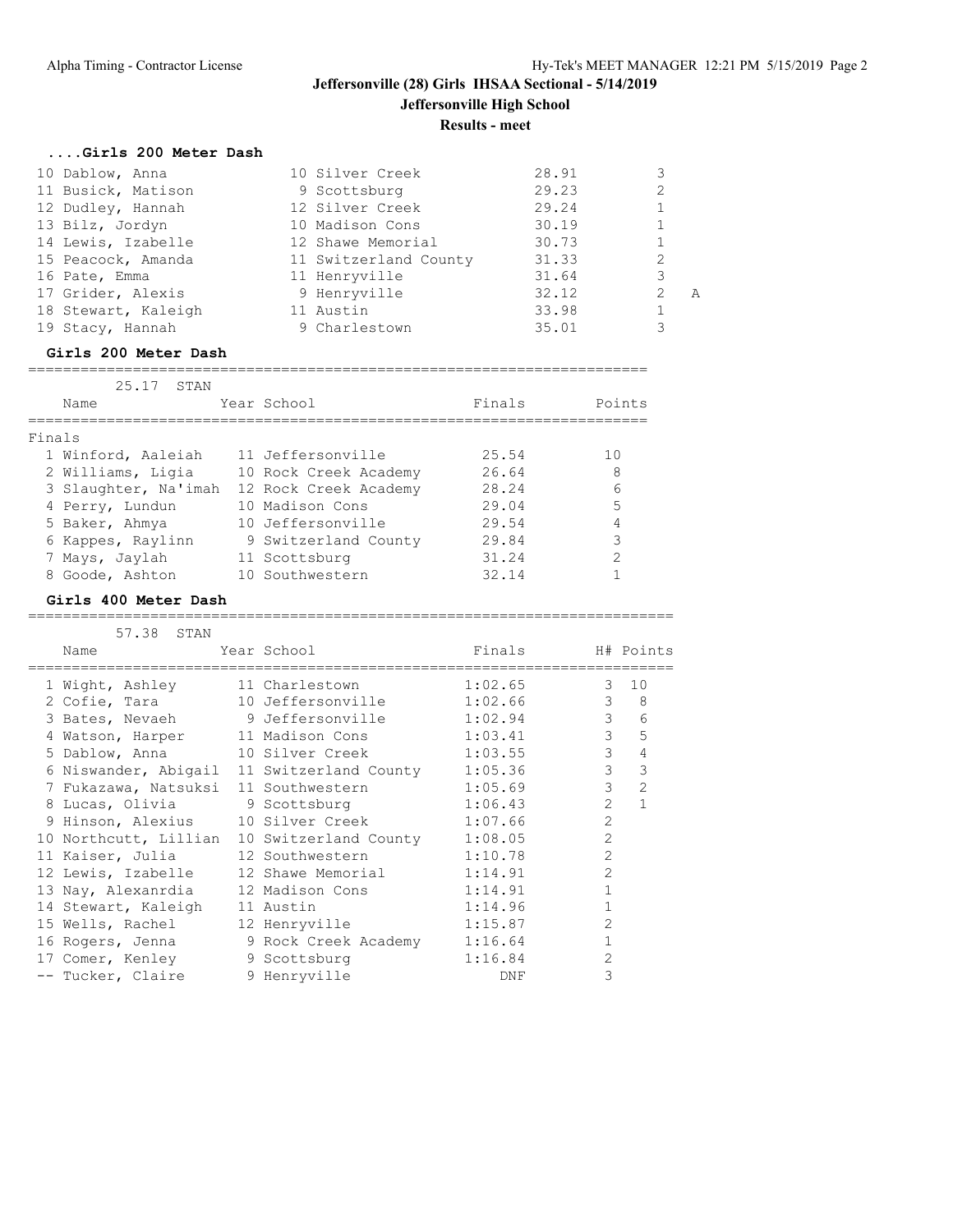**Girls 800 Meter Run**

| $2:16.24$ STAN                             |                       |         |                |
|--------------------------------------------|-----------------------|---------|----------------|
| Name                                       | Year School           | Finals  | Points         |
| 1 Anders, Leah                             | 12 Switzerland County | 2:31.32 | 10             |
| 2 Grady, Grace                             | 11 Silver Creek       | 2:32.61 | 8              |
| 3 Jeffries, Lauren                         | 11 Scottsburg         | 2:32.76 | 6              |
| 4 Oeffinger, Keirsta 10 Switzerland County |                       | 2:35.73 | 5              |
| 5 Sherrow, Grace                           | 12 Silver Creek       | 2:36.84 | 4              |
| 6 Foreman, Sydney                          | 9 Jeffersonville      | 2:41.50 | 3              |
| 7 Bilz, Kelsey                             | 10 Madison Cons       | 2:41.92 | $\overline{2}$ |
| 8 Ryan, Eden                               | 12 Henryville         | 2:45.01 |                |
| 9 De La Paz, Yucita                        | 9 Jeffersonville      | 2:45.35 |                |
| 10 Vaughn, Erika                           | 9 Rock Creek Academy  | 2:51.89 |                |
| 11 Ferris, Chloe                           | 10 Madison Cons       | 2:52.53 |                |
| 12 Adams, Grace                            | 10 Charlestown        | 2:53.56 |                |
| 13 Baker, Lindsey                          | 11 Austin             | 2:56.47 |                |
| 14 Schmidt, Allison                        | 9 Scottsburg          | 2:58.37 |                |
| 15 Wells, Rachel                           | 12 Henryville         | 3:19.68 |                |

#### **Girls 1600 Meter Run**

| $5:02.82$ STAN                        |                                         |         |                |
|---------------------------------------|-----------------------------------------|---------|----------------|
| Name                                  | Year School                             | Finals  | Points         |
| 1 Sherrow, Grace                      | 12 Silver Creek                         | 5:42.00 | 10             |
| 2 Odle, Isabel                        | 9 Silver Creek                          | 5:42.50 | 8              |
| 3 Clive, Olivia                       | 9 Jeffersonville                        | 5:48.33 | 6              |
| 4 Ryan, Eden                          | 12 Henryville                           | 5:49.60 | 5              |
| 5 Cahall, Brett 10 Madison Cons       |                                         | 5:51.40 | $\overline{4}$ |
| 6 Foster, Lyndie 11 Scottsburg        |                                         | 5:53.90 | 3              |
| 7 Ream, Ashleigh 9 Southwestern       |                                         | 5:54.50 | $\mathfrak{D}$ |
|                                       | 8 Anderson, Matty 11 Switzerland County | 5:57.90 |                |
| -- Comer, Baylee 11 Scottsburg        |                                         | NΤ      |                |
| -- Igleheart, Grace                   | 11 Austin                               | NΤ      |                |
| -- Roberts, Danielle                  | 9 Charlestown                           | NΤ      |                |
| -- Beck, Hannah                       | 11 Austin                               | NΤ      |                |
| -- Wilber, Clare 11 Madison Cons      |                                         | NΤ      |                |
| -- Blevins, Allison 12 Jeffersonville |                                         | NΤ      |                |

#### **Girls 3200 Meter Run**

| $10:51.59$ STAN     |                   |          |                |
|---------------------|-------------------|----------|----------------|
| Name                | Year School       | Finals   | Points         |
|                     |                   |          |                |
| 1 Odle, Isabel      | 9 Silver Creek    | 12:30.29 | 10             |
| 2 Clive, Olivia     | 9 Jeffersonville  | 13:10.67 | 8              |
| 3 Lundergan, Lauren | 12 Shawe Memorial | 13:31.44 | 6              |
| 4 Foster, Lyndie    | 11 Scottsburg     | 13:33.27 | 5              |
| 5 Wilber, Isabel    | 9 Madison Cons    | 13:37.28 | 4              |
| 6 Wilber, Clare     | 11 Madison Cons   | 13:40.27 | 3              |
| 7 Futter, Kaytlin   | 12 Silver Creek   | 13:46.71 | $\mathfrak{D}$ |
| 8 Blevins, Allison  | 12 Jeffersonville | 13:53.37 |                |
| 9 Smith, Kendall    | 10 Austin         | 13:54.73 |                |
| 10 Comer, Baylee    | 11 Scottsburg     | 14:02.75 |                |
| 11 Geary, Kirsten   | 9 Southwestern    | 14:03.62 |                |

=======================================================================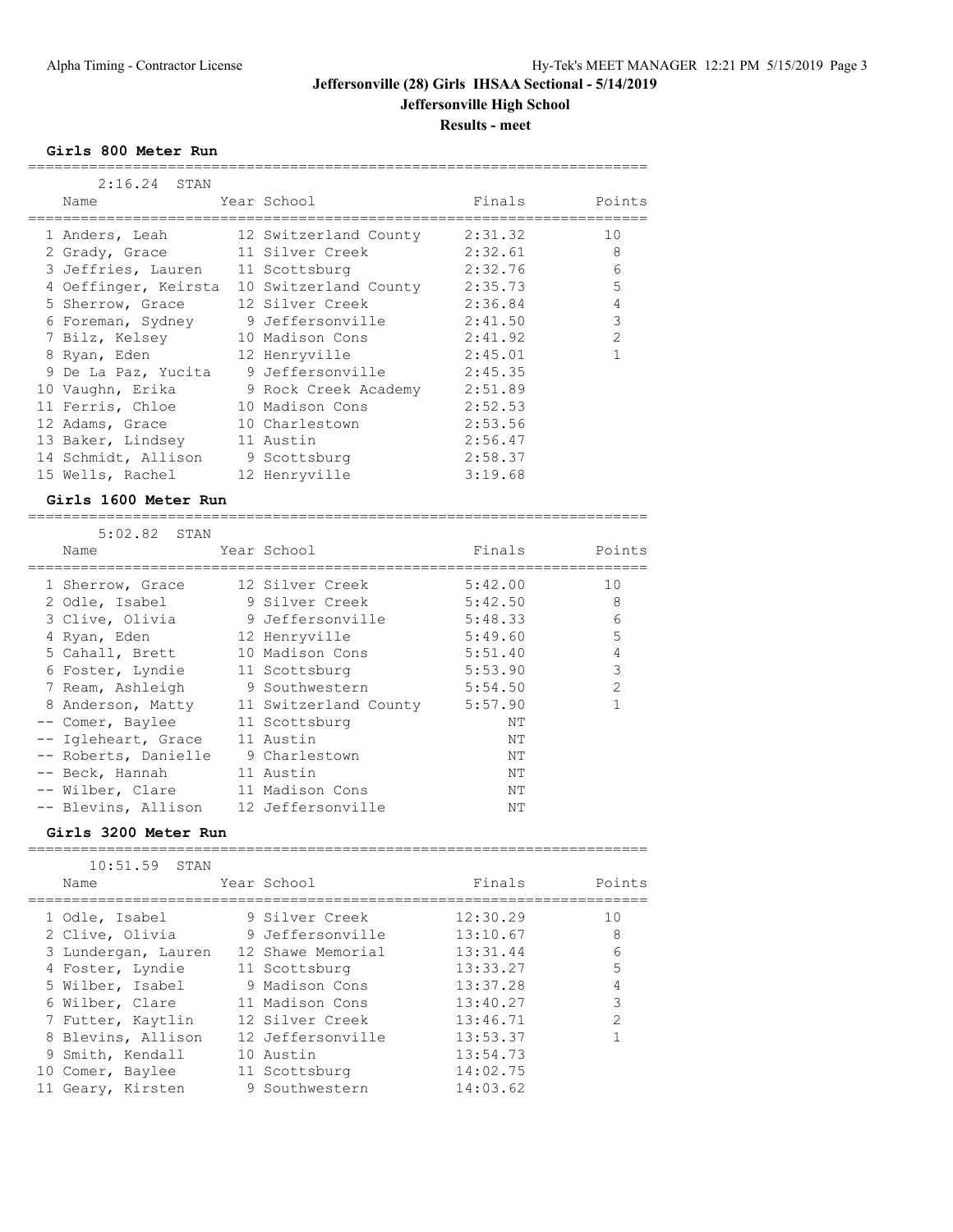### **Jeffersonville (28) Girls IHSAA Sectional - 5/14/2019**

**Jeffersonville High School**

**Results - meet**

**....Girls 3200 Meter Run**

| 12 Detmer, Alisha |  | 9 Switzerland County | 15:17.24 |
|-------------------|--|----------------------|----------|
| 13 Kortlyn, Ray   |  | 11 Austin            | 15:58.32 |

### **Girls 100 Meter Hurdles**

|        | 15.00<br>STAN           |                 |                       |        |         |                |
|--------|-------------------------|-----------------|-----------------------|--------|---------|----------------|
|        | Name                    |                 | Year School           |        | Prelims | H#             |
|        | Preliminaries           |                 |                       |        |         |                |
|        | 1 Henry, Marriya        |                 | 12 Jeffersonville     |        | 16.230  | 1              |
|        | 2 Jackson, Kayla        |                 | 12 Jeffersonville     |        | 16.77Q  | $\overline{c}$ |
|        | 3 Busick, Matison       |                 | 9 Scottsburg          |        | 17.30Q  | $\mathbf 1$    |
|        | 4 Justice, Allison      |                 | 11 Scottsburg         |        | 17.540  | $\overline{2}$ |
|        | 5 Grady, Katelyn        |                 | 9 Silver Creek        |        | 17.650  | $\mathbf{1}$   |
|        | 6 Day, Natalie          |                 | 10 Silver Creek       |        | 17.97Q  | $\overline{2}$ |
|        | 7 McAllister, Grace     |                 | 11 Shawe Memorial     |        | 17.77q  | $\mathbf{1}$   |
|        | 8 Schroeder, Mary       |                 | 12 Southwestern       |        | 18.14q  | $\mathbf{2}$   |
|        | 9 Lundergan, Lauren     |                 | 12 Shawe Memorial     |        | 18.21q  | $\overline{2}$ |
|        | 10 Thomas, Jaydon       |                 | 10 Switzerland County |        | 18.48q  | $\mathbf{1}$   |
|        | 11 Detmer, Allison      |                 | 11 Switzerland County |        | 18.86   | $\overline{c}$ |
|        | 12 Williams, Lajoy      |                 | 10 Rock Creek Academy |        | 19.77   | $\mathbf{1}$   |
|        | 13 Pyles, Riley         |                 | 11 Madison Cons       |        | 19.89   | $\overline{2}$ |
|        | 14 Ryan, Ayla           |                 | 12 Henryville         |        | 19.91   | $\mathbf 1$    |
|        | 15 Harvey, Maddy        |                 | 9 Henryville          |        | 20.91   | $\overline{c}$ |
|        | 16 Lawson, Quinn        |                 | 11 Austin             |        | 21.02   | $\mathbf{1}$   |
|        | 17 Erin, Lee            |                 | 9 Austin              |        | 21.55   | $\overline{2}$ |
|        | 18 Goedeker, Sadee      |                 | 9 Charlestown         |        | 21.97   | $\mathbf{1}$   |
|        | Girls 100 Meter Hurdles |                 |                       |        |         |                |
|        |                         |                 |                       |        |         |                |
|        | 15.00<br>STAN           |                 |                       |        |         |                |
|        | Name                    | Year School     |                       | Finals |         | Points         |
| Finals |                         |                 |                       |        |         |                |
|        | 1 Henry, Marriya        |                 | 12 Jeffersonville     | 15.79  |         | 10             |
|        | 2 Jackson, Kayla        |                 | 12 Jeffersonville     | 16.89  |         | 8              |
|        | 3 Grady, Katelyn        | 9 Silver Creek  |                       | 17.03  |         | 6              |
|        | 4 Busick, Matison       | 9 Scottsburg    |                       | 17.80  |         | 5              |
|        | 5 Day, Natalie          | 10 Silver Creek |                       | 17.92  |         | 4              |
|        | 6 Justice, Allison      | 11 Scottsburg   |                       | 17.97  |         | 3              |
|        | 7 McAllister, Grace     |                 | 11 Shawe Memorial     | 18.00  |         | $\overline{2}$ |
|        | 8 Thomas, Jaydon        |                 | 10 Switzerland County | 18.36  |         | $\mathbf{1}$   |
|        | 9 Lundergan, Lauren     |                 | 12 Shawe Memorial     | 18.49  |         |                |
|        | 10 Schroeder, Mary      | 12 Southwestern |                       | 18.77  |         |                |

### **Girls 300 Meter Hurdles**

| 45.32 STAN       |                       |        |              |
|------------------|-----------------------|--------|--------------|
| Name             | Year School           | Finals | H# Points    |
|                  |                       |        |              |
| 1 Grady, Katelyn | 9 Silver Creek        | 48.82  | $3 \quad 10$ |
| 2 Furnish, Ally  | 11 Switzerland County | 49.43  | - 8          |
| 3 Eccles, Kylie  | 9 Southwestern        | 49.90  | - 6          |
| 4 Day, Natalie   | 10 Silver Creek       | 50.03  | $-5$         |
| 5 Henry, Marriya | 12 Jeffersonville     | 52.61  | Δ            |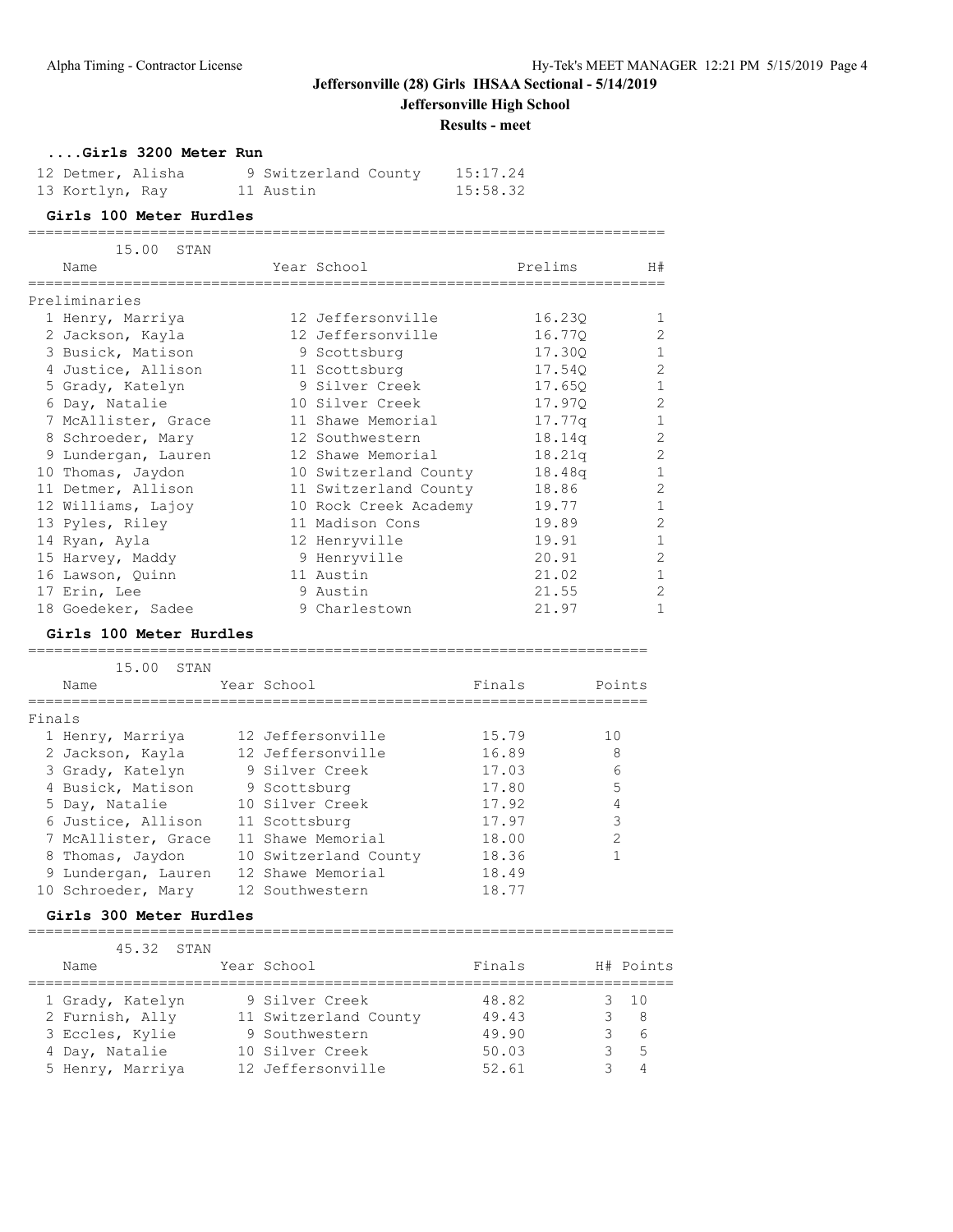#### **....Girls 300 Meter Hurdles**

| 6 Lieland, Willow   | 10 Switzerland County | 52.94   | 2              | 3 |
|---------------------|-----------------------|---------|----------------|---|
| 7 McAllister, Grace | 11 Shawe Memorial     | 54.07   | $\overline{2}$ | 2 |
| 8 Pyles, Riley      | 11 Madison Cons       | 54.35   | $\mathfrak{D}$ |   |
| 9 Lundergan, Lauren | 12 Shawe Memorial     | 56.21   | 3              |   |
| 10 Williams, Lajoy  | 10 Rock Creek Academy | 56.27   | $\mathfrak{D}$ |   |
| 11 Ryan, Ayla       | 12 Henryville         | 58.13   | $\mathfrak{D}$ |   |
| 12 Newman, Morgan   | 10 Scottsburg         | 58.21   | $\mathfrak{D}$ |   |
| 13 Jackson, Kayla   | 12 Jeffersonville     | 1:00.36 | 3              |   |
| 14 Harvey, Maddy    | 9 Henryville          | 1:01.14 |                |   |
| 15 Erin, Lee        | 9 Austin              | 1:01.18 |                |   |
| 16 Lawson, Quinn    | 11 Austin             | 1:02.18 |                |   |
| 17 Cissell, Adriana | 10 Scottsburg         | 1:05.39 | 2              |   |

#### **Girls 4x100 Meter Relay**

==========================================================================

| 48.77 STAN               |                            |                |                |
|--------------------------|----------------------------|----------------|----------------|
| School                   | Finals                     |                | H# Points      |
| 1 Jeffersonville         | 49.82                      |                | 2, 10          |
| 1) Todd, Tamia 12        | 2) Cofie, Tara 10          |                |                |
| 3) Baker, Ahmya 10       | 4) Winford, Aaleiah 11     |                |                |
| 2 Rock Creek Academy     | 51.58                      | $\mathfrak{L}$ | 8              |
| 1) Slaughter, Na'imah 12 | 2) Vaughn, Erika 9         |                |                |
| 3) Williams, Lajoy 10    | 4) Williams, Ligia 10      |                |                |
| 3 Madison Consolidated   | 53.21                      | $\mathcal{L}$  | 6              |
| 1) Watson, Harper 11     | 2) Perry, Lundun 10        |                |                |
| 3) Skirvin, Emily 11     | 4) Bilz, Jordyn 10         |                |                |
| 4 Switzerland County     | 54.13                      | $\mathfrak{L}$ | 5              |
| 1) Thomas, Sydney 12     | 2) Thomas, Jaydon 10       |                |                |
| 3) Thomas, Aleiah 11     | 4) Kappes, Raylinn 9       |                |                |
| 5 Silver Creek           | 54.31                      | $\overline{2}$ | 4              |
| 1) Dudley, Hannah 12     | 2) Hagan, Shyanne 9        |                |                |
| 3) Holland, Emma 10      | 4) Grady, Katelyn 9        |                |                |
| 6 Southwestern (Hanover) | 55.40                      | $\overline{2}$ | 3              |
| 1) Fukazawa, Natsuksi 11 | 2) Naylor, Marissa 9       |                |                |
| 3) Marcum, Bella 11      | 4) Schroeder, Mary 12      |                |                |
| 7 Charlestown            | 57.42                      | $\mathbf{1}$   | $\overline{2}$ |
| 1) King, Demaria 9       | 2) Crowe, Lanae' 10        |                |                |
| 3) Tutt, Korea 11        | 4) Goedeker, Sadee 9       |                |                |
| 8 Scottsburg             | 58.61                      | $\mathcal{L}$  | $\mathbf{1}$   |
| 1) Justice, Allison 11   | 2) Clancy, Kady 10         |                |                |
| 3) Mays, Jaylah 11       | 4) Busick, Matison 9       |                |                |
| 9 Henryville             | 1:00.04                    | 1              |                |
| 1) Thomas, Kylie 9       | 2) Grider, Alexis 9        |                |                |
| 3) Liu, Valerie 11       | 4) Cavanaugh, Mackenzie 10 |                |                |
|                          |                            |                |                |

#### **Girls 4x400 Meter Relay**

======================================================================= 3:57.25 STAN School **Finals** Points ======================================================================= 1 Jeffersonville 1.15.33 and 10 1) Cofie, Tara 10 2) Fountain, Mackenzie 9 3) Gibson, Bailey 10 (4) Bates, Nevaeh 9 2 Scottsburg 2 Soutsburg 2 Scottsburg 2 Scottsburg 2 Scottsburg 2 Scottsburg 2 Scottsburg 2 Scottsburg 2 Scottsburg 2 Scottsburg 2 Scottsburg 2 Scottsburg 2 Scottsburg 2 Scottsburg 2 Scottsburg 2 Scottsburg 2 Scottsburg 2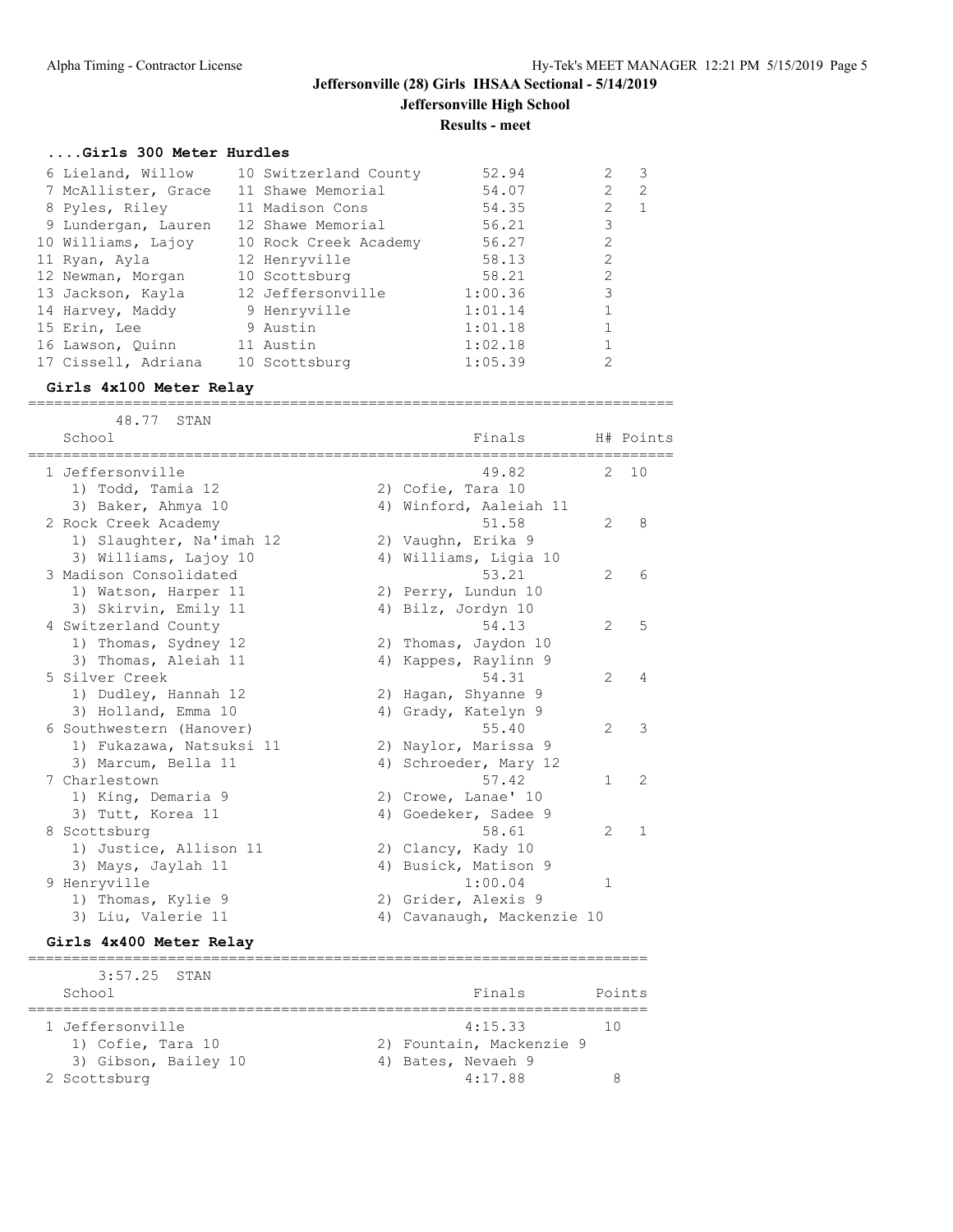# **Jeffersonville (28) Girls IHSAA Sectional - 5/14/2019**

### **Jeffersonville High School**

#### **Results - meet**

#### **....Girls 4x400 Meter Relay**

| 1) Mays, Jaylah 11       | 2) Justice, Allison 11    |               |
|--------------------------|---------------------------|---------------|
| 3) Jeffries, Lauren 11   | 4) Clancy, Kady 10        |               |
| 3 Silver Creek           | 4:18.37                   | 6             |
| 1) Grady, Katelyn 9      | 2) Grady, Grace 11        |               |
| 3) Day, Natalie 10       | 4) Dablow, Anna 10        |               |
| 4 Switzerland County     | 4:25.47                   | 5             |
| 1) Northcutt, Lillian 10 | 2) Oeffinger, Keirstan 10 |               |
| 3) Niswander, Abigail 11 | 4) Kappes, Raylinn 9      |               |
| 5 Southwestern (Hanover) | 4:33.93                   | 4             |
| 1) Marcum, Bella 11      | 2) Naylor, Marissa 9      |               |
| 3) Fukazawa, Natsuksi 11 | 4) Eccles, Kylie 9        |               |
| 6 Madison Consolidated   | 4:40.34                   | 3             |
| 1) Cahall, Brett 10      | 2) Bilz, Jordyn 10        |               |
| 3) Bilz, Kelsey 10       | 4) Wilber, Clare 11       |               |
| 7 Charlestown            | 4:58.61                   | $\mathcal{L}$ |
| 1) Adams, Grace 10       | 2) Wight, Ashley 11       |               |
| 3) Roberts, Danielle 9   | 4) Goedeker, Sadee 9      |               |
| 8 Henryville             | 5:00.09                   |               |
| 1) Harvey, Maddy 9       | 2) Wells, Rachel 12       |               |
| 3) Ryan, Eden 12         | 4) Ryan, Ayla 12          |               |

=======================================================================

#### **Girls 4x800 Meter Relay**

 9:24.46 STAN School **Finals** Points Points ======================================================================= 1 Silver Creek 10:26.78 10 1) Grady, Grace 11 2) Odle, Isabel 9 3) Dablow, Anna 10 4) Sherrow, Grace 12 2 Switzerland County 10:34.31 8 1) Detmer, Alisha 9 2) Anderson, Matty 11 3) Oeffinger, Keirstan 10 (4) Anders, Leah 12 3 Madison Consolidated 10:40.21 6 1) Ferris, Chloe 10 2) Bilz, Kelsey 10 3) Wilber, Clare 11 4) Cahall, Brett 10 4 Jeffersonville 10:46.06 5 1) De La Paz, Yucita 9 2) Blevins, Allison 12 3) Foreman, Sydney 9 (4) Clive, Olivia 9 5 Austin 11:57.09 4 1) Smith, Kendall 10 2) Beck, Hannah 11 3) Baker, Lindsey 11 4) Igleheart, Grace 11 6 Southwestern (Hanover) 12:14.63 3 1) Howard, Shelby 9 2) Sims, Hannah 11 3) Geary, Kirsten 9 19 12 12 4) Marcum, Bella 7 Scottsburg 12:23.53 2 1) Merry, Kelsey 9 2) Fettig, Clarah 10 3) Schmidt, Allison 9 4) Fettig, Savannah 12 **Girls High Jump** =======================================================================

 5-04.50 STAN Name Year School Finals Points ======================================================================= 1 Thomas, Aleiah 11 Switzerland County 5-02.00 10 2 Campbell, Kalin 11 New Washington J5-02.00 8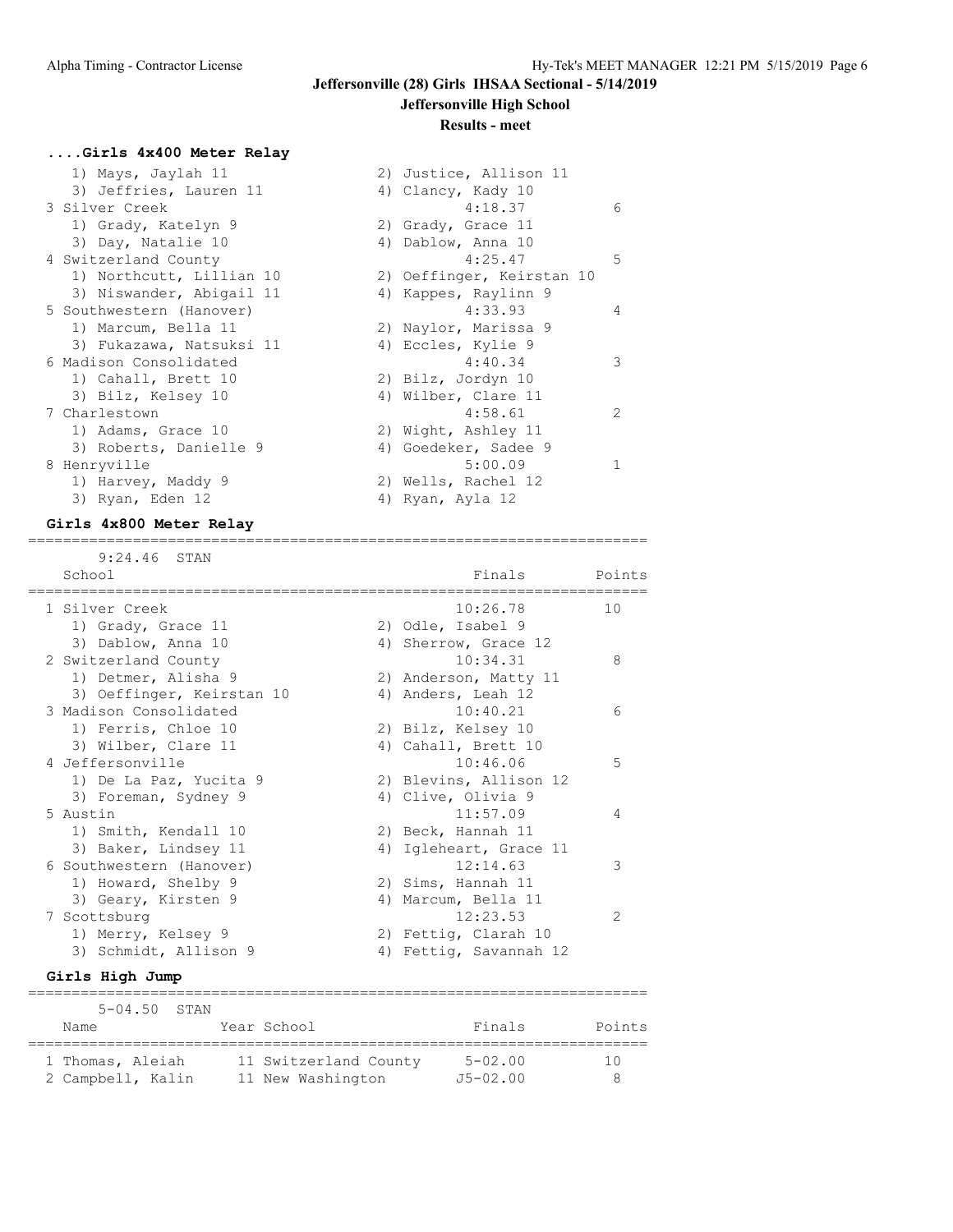### **....Girls High Jump**

| 3 Slaughter, Na'imah |  | 12 Rock Creek Academy | $J5 - 02.00$ | 6    |
|----------------------|--|-----------------------|--------------|------|
| 4 Fruits, Kendal     |  | 10 New Washington     | $4 - 10.00$  | 5    |
| 5 Goedeker, Sadee    |  | 9 Charlestown         | $J4 - 10.00$ | 4    |
| 6 Jackson, Kayla     |  | 12 Jeffersonville     | $4 - 08.00$  | 2.50 |
| 6 Clancy, Kady       |  | 10 Scottsburg         | $4 - 08.00$  | 2.50 |
| 8 Day, Natalie       |  | 10 Silver Creek       | $J4 - 08.00$ |      |
| 9 Thomas, Aniyah     |  | 9 Jeffersonville      | $J4 - 08.00$ |      |
| 10 Detmer, Alisha    |  | 9 Switzerland County  | $J4 - 08.00$ |      |
| 11 Tutt, Korea       |  | 11 Charlestown        | $4 - 06.00$  |      |
| 11 Kiefer, Emily     |  | 12 Madison Cons       | $4 - 06.00$  |      |
| 13 Vernon, Emma      |  | 9 Scottsburg          | $4 - 04.00$  |      |
| 13 Goode, Ashton     |  | 10 Southwestern       | $4 - 04.00$  |      |
| -- Tucker, Claire    |  | 9 Henryville          | ΝH           |      |

#### **Girls Pole Vault**

| $11 - 02.00$ STAN    |                   |              |        |
|----------------------|-------------------|--------------|--------|
| Name                 | Year School       | Finals       | Points |
|                      |                   |              |        |
| 1 Balmer, Brianna    | 9 Silver Creek    | $9 - 00.00$  | 1 O    |
| 2 Salazar-Leija, Ken | 10 Jeffersonville | $8 - 00.00$  | 8      |
| 3 Kiefer, Emily      | 12 Madison Cons   | $J8 - 00.00$ | 6      |
| 4 Hinson, Alexius    | 10 Silver Creek   | $7 - 06.00$  | 5      |
| 5 Ryan, Ayla         | 12 Henryville     | $7 - 00.00$  | 4      |
| -- Foreman, Savanna  | 9 Jeffersonville  | ΝH           |        |
| -- Hammock, Sydney   | 12 Madison Cons   | NΗ           |        |

=======================================================================

#### **Girls Long Jump**

==========================================================================

| 17-08.25 STAN                  |                                                     |                  |                |                |
|--------------------------------|-----------------------------------------------------|------------------|----------------|----------------|
| Name                           | Year School                                         | Finals H# Points |                |                |
|                                | 1 Slaughter, Na'imah 12 Rock Creek Academy 17-05.50 |                  | $1 \quad$      | 10             |
|                                | 2 Fountain, Mackenzi 9 Jeffersonville               | 16-06.50         | $\mathbf{1}$   | 8              |
|                                | 3 Lundergan, Lauren 12 Shawe Memorial               | $16 - 04.25$     | 1              | 6              |
| 4 Baker, Ahmya                 | 10 Jeffersonville                                   | $16 - 04.00$     | $\mathbf{1}$   | 5              |
|                                | 5 Dudley, Hannah 12 Silver Creek                    | 16-02.25         | $\mathbf{1}$   | $\overline{4}$ |
|                                | 6 Eccles, Kylie 9 Southwestern                      | 15-09.25         | $\overline{2}$ | $\mathfrak{Z}$ |
|                                | 7 Campbell, Kalin 11 New Washington                 | $15 - 08.50$     | $\mathbf{1}$   | $\overline{2}$ |
|                                | 8 Watson, Harper 11 Madison Cons                    | $15 - 04.00$     | $\mathbf{1}$   | $\mathbf{1}$   |
| 9 Goode, Ashton                | 10 Southwestern                                     | $15 - 03.25$     | $\mathbf{1}$   |                |
|                                | 10 Pate, Emma 11 Henryville                         | $14 - 06.25$     | $\overline{2}$ |                |
| 11 Jeffries, Lauren            | 11 Scottsburg 14-04.50                              |                  | $\overline{2}$ |                |
|                                | 12 Tutt, Korea 11 Charlestown                       | $14 - 04.00$     | $\overline{2}$ |                |
|                                | 13 Holland, Emma 10 Silver Creek 13-10.50           |                  | $\overline{c}$ |                |
| 14 Igleheart, Grace 11 Austin  |                                                     | $13 - 10.25$     | $\mathbf{1}$   |                |
|                                | 15 Williams, Lajoy 10 Rock Creek Academy            | $13 - 09.50$     | $\mathbf{1}$   |                |
| 16 Cavanaugh, Mackenz          | 10 Henryville                                       | $13 - 08.50$     | $\overline{2}$ |                |
|                                | 16 Fruits, Kendal 10 New Washington                 | $13 - 08.50$     | $\overline{2}$ |                |
| 18 Lawson, Quinn               | 11 Austin                                           | $12 - 09.00$     | $\overline{2}$ |                |
|                                | 18 Newman, Morgan 10 Scottsburg 12-09.00            |                  | $\overline{2}$ |                |
| 20 King, Demaria 9 Charlestown |                                                     | $11 - 01.00$     | $\overline{2}$ |                |
| -- Lieland, Willow             | 10 Switzerland County                               | FOUL             | $\overline{2}$ |                |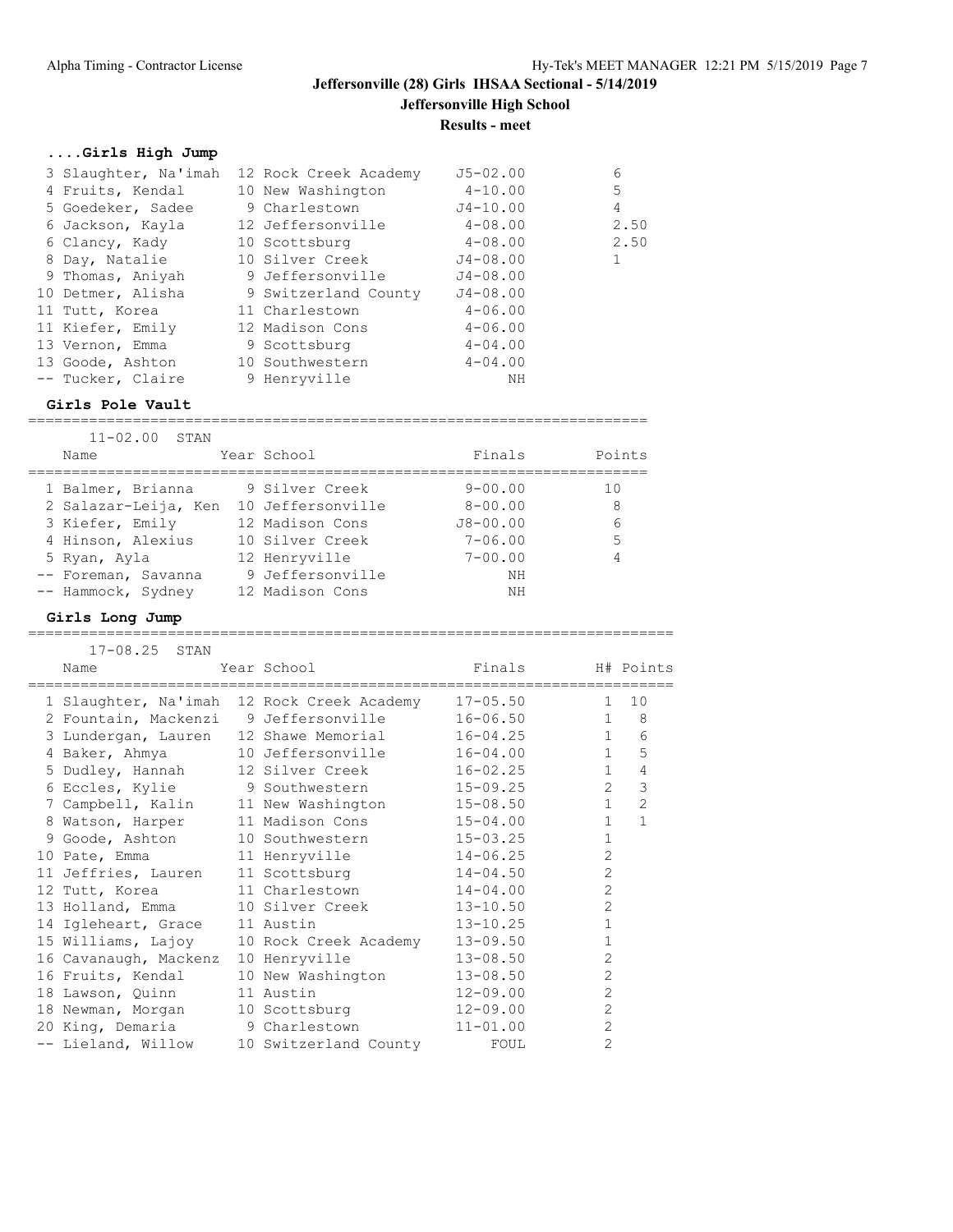**Results - meet**

**Girls Shot Put**

| 40-08.50 STAN                     |                                  |                  |                |                |
|-----------------------------------|----------------------------------|------------------|----------------|----------------|
| Name                              | Year School                      | Finals H# Points |                |                |
| 1 Bacon, Ashaunti                 | 12 Jeffersonville                | $35 - 02.00$     | 2              | 10             |
| 2 Messer, Lexie                   | 12 Silver Creek                  | 34-08.00         | $\overline{2}$ | - 8            |
| 3 Miles, Kamran 12 New Washington |                                  | $34 - 06.00$     | $\overline{2}$ | 6              |
| 4 Gibson, Alexis                  | 10 Jeffersonville                | $34 - 00.00$     | $\overline{2}$ | 5              |
| 5 King, Demaria                   | 9 Charlestown                    | $32 - 08.00$     | $\overline{2}$ | $\overline{4}$ |
| 6 Holman, Kirsten 11 Scottsburg   |                                  | $32 - 04.00$     | $\overline{2}$ | 3              |
| 7 Eades, Megan                    | 11 Madison Cons                  | $31 - 09.00$     | $\overline{2}$ | $\overline{2}$ |
| 8 Helton, Reina                   | 11 Scottsburg                    | $30 - 10.00$     | $\overline{2}$ | $\mathbf{1}$   |
| 9 Crowe, Lanae'                   | 10 Charlestown                   | $29 - 04.00$     | $\mathbf{1}$   |                |
| 10 Priddy, Daisy 9 Silver Creek   |                                  | $29 - 02.00$     | $\overline{2}$ |                |
| 11 Ashlynn, Satterwhi             | 11 Austin                        | $29 - 00.00$     | $\overline{2}$ |                |
| 12 Bush, Teagan                   | 9 Austin                         | $28 - 02.00$     | $\overline{2}$ |                |
| 13 McCarty, Lexie                 | 11 New Washington                | $26 - 08.00$     | $\mathbf{1}$   |                |
|                                   | 14 Felts, Stella 19 Madison Cons | $26 - 05.00$     | $\mathbf{1}$   |                |
| 15 Bush, Emily                    | 11 Henryville                    | $26 - 00.00$     | $\mathbf{1}$   |                |
| 16 Dethy, Payton                  | 12 Rock Creek Academy            | $25 - 04.00$     | $\mathbf{1}$   |                |
| 17 Jines, Elizabeth               | 12 Southwestern                  | $25 - 00.00$     | $\mathbf{1}$   |                |
| 18 Ferquson, Kora                 | 11 Switzerland County            | $24 - 05.00$     | $\mathbf{1}$   |                |
| 19 McAllister, Grace              | 11 Shawe Memorial                | $23 - 09.00$     | $\overline{2}$ |                |
| 20 Hayes, Hannah                  | 9 Switzerland County             | $23 - 01.00$     | $\mathbf{1}$   |                |
| 21 Aquiningoc, Janess             | 11 Rock Creek Academy            | $21 - 11.00$     | $\mathbf{1}$   |                |
| 22 Kleinert, Sydney               | 10 Henryville                    | $19 - 08.00$     | 1              |                |

==========================================================================

#### **Girls Discus Throw**

==========================================================================

| 125-05 STAN                     |                                            |               |                     |                |
|---------------------------------|--------------------------------------------|---------------|---------------------|----------------|
| Name<br>_______________________ | Year School                                | Finals        | ,,,,,,,,,,,,,,,,,,, | H# Points      |
| 1 Crowe, Lanae'                 | 10 Charlestown                             | $119 - 01.00$ | 2                   | 10             |
| 2 Messer, Lexie                 | 12 Silver Creek                            | $113 - 01.00$ | $\overline{2}$      | 8              |
| 3 Hill, Addison                 | 12 Madison Cons                            | $106 - 00.00$ | $\overline{2}$      | 6              |
|                                 | 4 Robinson, Alexis 9 Silver Creek 97-03.00 |               | $\overline{2}$      | 5              |
| 5 Gibson, Alexis                | 10 Jeffersonville                          | $93 - 08.00$  | $\overline{2}$      | $\sqrt{4}$     |
| 6 Bacon, Ashaunti               | 12 Jeffersonville                          | $93 - 04.00$  | $\overline{2}$      | $\mathbf{3}$   |
| 7 Bush, Teagan                  | 9 Austin                                   | $92 - 05.00$  | $\overline{2}$      | $\overline{2}$ |
| 8 Eades, Megan                  | 11 Madison Cons                            | $86 - 03.00$  | $\overline{2}$      | $\mathbf{1}$   |
| 9 Moon, Leslie                  | 9 Charlestown                              | $76 - 11.00$  | $\overline{c}$      |                |
| 10 Dethy, Payton                | 12 Rock Creek Academy                      | $75 - 10.00$  | $\overline{2}$      |                |
| 11 Hayes, Hannah                | 9 Switzerland County                       | $74 - 08.00$  | $\mathbf{1}$        |                |
| 12 Bush, Emily                  | 11 Henryville                              | $74 - 03.00$  | $\overline{2}$      |                |
| 13 Holman, Kirsten              | 11 Scottsburg                              | $73 - 07.00$  | $\mathbf{1}$        |                |
| 14 Ashlynn, Satterwhi           | 11 Austin                                  | $72 - 04.00$  | $\mathbf{1}$        |                |
| 15 Helton, Reina                | 11 Scottsburg                              | $71 - 07.00$  | $\mathbf{1}$        |                |
| 16 Jines, Elizabeth             | 12 Southwestern                            | $69 - 10.00$  | $\mathbf{1}$        |                |
| 17 Miles, Kamran                | 12 New Washington                          | $67 - 09.00$  | $\mathbf{1}$        |                |
| 18 Schroeder, Mary              | 12 Southwestern                            | $64 - 07.00$  | $\mathbf{1}$        |                |
| 19 Ferguson, Kora               | 11 Switzerland County                      | $64 - 00.00$  | $\mathbf{1}$        |                |
| 20 Spence, Olivia               | 11 Henryville                              | $60 - 07.00$  | $\mathbf{1}$        |                |
| 21 Aquiningoc, Janess           | 11 Rock Creek Academy                      | $56 - 06.00$  | $\mathbf{1}$        |                |
| 22 McCarty, Lexie               | 11 New Washington                          | $55 - 09.00$  | $\mathbf{1}$        |                |